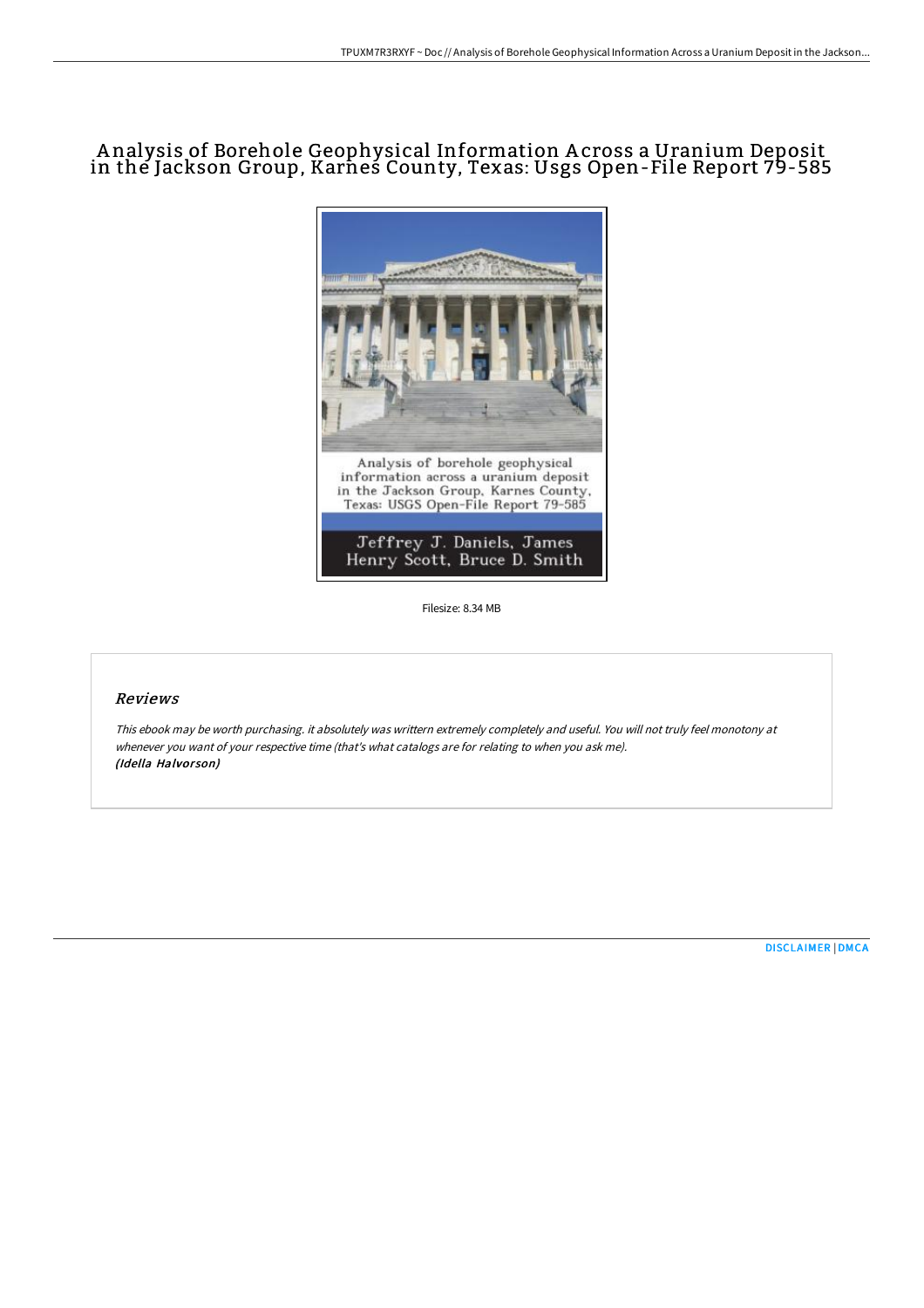## ANALYSIS OF BOREHOLE GEOPHYSICAL INFORMATION ACROSS A URANIUM DEPOSIT IN THE JACKSON GROUP, KARNES COUNTY, TEXAS: USGS OPEN-FILE REPORT 79-585



To read Analysis of Borehole Geophysical Information Across a Uranium Deposit in the Jackson Group, Karnes County, Texas: Usgs Open-File Report 79-585 eBook, you should follow the link beneath and download the ebook or get access to additional information which might be relevant to ANALYSIS OF BOREHOLE GEOPHYSICAL INFORMATION ACROSS A URANIUM DEPOSIT IN THE JACKSON GROUP, KARNES COUNTY, TEXAS: USGS OPEN-FILE REPORT 79-585 ebook.

BiblioGov. Paperback. Book Condition: New. This item is printed on demand. Paperback. 36 pages. Dimensions: 9.7in. x 7.4in. x 0.1in.Borehole geophysical studies across a uranium deposit in the Jackson Group, South Texas, show the three geochemical environments often associated with uranium roll-type deposits: an altered (oxidized) zone, an ore zone, and an unaltered (reduced) zone. Mineralogic analysis of the total sulfides contained in the drill core shows only slight changes in the total sulfide content among the three geochemical regimes. However, induced polarization measurements on the core samples indicate that samples obtained from the reduced side of the ore zone are more electrically polarizable than those from the oxidized side of the ore zone, and therefore probably contain more pyrite. Analysis of the clay-size fraction in core samples indicates that montmorillonite is the dominant clay mineral. High resistivity values within the ore zone indicate the presence of calcite cement concentrations that are higher than those seen outside of the ore zone. Between-hole resistivity and induced polarization measurements show the presence of an extensive zone of calcite cement within the ore zone, and electrical polarizable material (such as pyrite) within and on the reduced side of the ore zone. A quantitative analysis of the between-hole resistivity data, using a layered-earth model, and a qualitative analysis of the between-hole induced polarization measurements showed that mineralogic variations among the three geochemical environments were more pronounced than were indicated by the geophysical and geologic well logs. Uranium exploration in the South Texas Coastal Plain area has focused chiefly in three geologic units: the Oakville Sandstone, the Catahoula Tuff, and the Jackson Group. The Oakville Sandstone and the Catahoula Tuff are of Miocene age, and the Jackson Group is of Eocene age (Eargle and others, 1971). This item ships from La Vergne,TN. Paperback.

 $\mathbb{R}$ Read Analysis of Borehole [Geophysical](http://albedo.media/analysis-of-borehole-geophysical-information-acr.html) Information Across a Uranium Deposit in the Jackson Group, Karnes County, Texas: Usgs Open-File Report 79-585 Online

B Download PDF Analysis of Borehole [Geophysical](http://albedo.media/analysis-of-borehole-geophysical-information-acr.html) Information Across a Uranium Deposit in the Jackson Group, Karnes County, Texas: Usgs Open-File Report 79-585